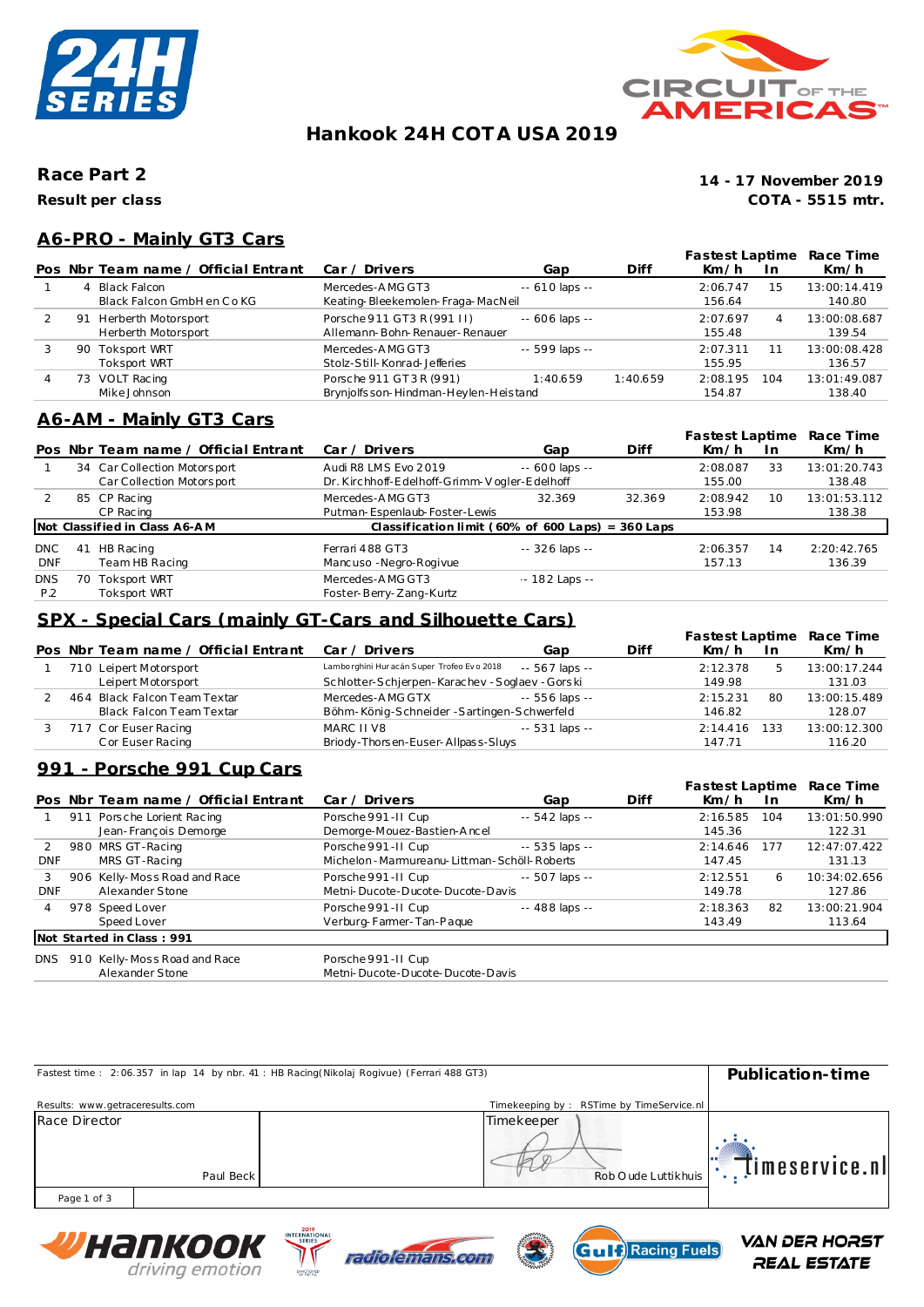



# **Hankook 24H COT A USA 2019**

### **Race Part 2**

**Result per class**

**COTA - 5515 mtr. 14 - 17 November 2019**

### **GT4 - GT4 homologated cars**

|            |     |                                      |                                    |                 |      | Fastest Laptime |     | Race Time    |
|------------|-----|--------------------------------------|------------------------------------|-----------------|------|-----------------|-----|--------------|
|            |     | Pos Nbr Team name / Official Entrant | Car / Drivers                      | Gap             | Diff | Km/h            | In. | Km/h         |
|            |     | 450 RHC Jorgensen/Strom              | BMWM4 GT4                          | $-544$ laps $-$ |      | 2:21.033        | 101 | 13:00:54.318 |
|            |     | Daren E. Jorgensen                   | Jorgensen-Strom-van Dongen-Miller  |                 |      | 140.78          |     | 126.27       |
|            |     | 451 Sorg Rennsport                   | BMWM4 GT4                          | $-540$ laps $-$ |      | 2:18.170        | 5   | 13:00:45.898 |
|            |     | Securtal Sorg Rennsport              | Meyer-Simon-Tibbett-Hart-Travis    |                 |      | 143.69          |     | 126.29       |
| 3          |     | 388 ST Racing                        | BMWM4 GT4                          | $-521$ laps $-$ |      | 2:19.160        | 250 | 13:00:25.245 |
|            |     | ST Racing                            | Boyd-Gotts acker-Lazzaro-Tan-Wolfe |                 |      | 142.67          |     | 116.60       |
| 4          |     | 401 Racers Edge Motorsports          | SinR1 GT4                          | $-351$ laps $-$ |      | 2:19.528        | 81  | 6:59:29.323  |
| <b>DNF</b> |     | Jon Mirachi                          | Smith-Di Leo-Di Leo-Buford         |                 |      | 142.29          |     | 115.95       |
|            |     | Not Started in Class: GT4            |                                    |                 |      |                 |     |              |
| <b>DNS</b> |     | 433 Winward Racing                   | Mercedes-AMG GT4                   | $-177$ Laps $-$ |      |                 |     |              |
| P.2        |     | MANN-FILTER Team HTP Motorsport      | Ward-Ward-Ellis-Wilson             |                 |      |                 |     |              |
| <b>DNS</b> | 411 | RHC Jorgensen/Strom                  | BMWM4 GT4                          | $-4$ Laps $-$   |      |                 |     |              |
| P.2        |     | Daren E. Jorgensen                   | van Dongen-Miller-Jorgensen-Strom  |                 |      |                 |     |              |

# **TCR - TCR cars (Touring Car Racer)**

|               |     |                                                                         |                                      |                 |      | Fastest Laptime |           | Race Time    |
|---------------|-----|-------------------------------------------------------------------------|--------------------------------------|-----------------|------|-----------------|-----------|--------------|
|               |     | Pos Nbr Team name / Official Entrant                                    | Car / Driver                         | Gap             | Diff | Km/h            | <u>In</u> | Km/h         |
|               | 101 | Red C amel - Jordans .nl                                                | Cupra TCR DSG                        | $-546$ laps $-$ |      | 2:23.940        | 43        | 13:00:52.075 |
|               |     | Red C amel - Jordans .nl                                                | Breukers-Liquorish-Daniel-Hevey      |                 |      | 137.93          |           | 125.00       |
| $\mathcal{P}$ |     | 188 AC Motorsport                                                       | Audi RS3 LMS DSG                     | $-543$ laps $-$ |      | 2:23.045        | 120       | 13:00:32.383 |
|               |     | Stephane Perrin                                                         | Perrin-Radermecker-Taskinen-Neal     |                 |      | 138.80          |           | 124.63       |
| 3             |     | 112 Autorama Motorsport by Wolf-Power Rac Volkswagen Golf GTi TCR DSG   |                                      | $-538$ laps $-$ |      | 2:22.094        | 12        | 13:02:45.434 |
|               |     | Stanco&Tanner Motorsport by Autorama Ogay-Kletzer-Ferri-Vescovi-Mettler |                                      |                 |      | 139.72          |           | 122.59       |
|               | 107 | MONLAUCOMPETICION                                                       | Cupra TCR DSG                        | $-510$ laps $-$ |      | 2:21.661        | 5.        | 13:00:20.567 |
|               |     | <b>GP Extreme</b>                                                       | Hall-Kemp-Tinn-Black                 |                 |      | 140.15          |           | 118.30       |
| 5             | 131 | TO PC AR sport by Bas Koeten Racing                                     | Cupra TCR DSG                        | -- 495 laps --  |      | 2:22.706        | 177       | 10:56:04.876 |
| <b>DNF</b>    |     | <b>TOPCAR</b> sport                                                     | Danz-Buri-Laaksonen-Jost             |                 |      | 139.13          |           | 125.58       |
| 6             |     | 114 Autorama Motorsport by Wolf-Power Rac Volkswagen Golf GTi TCR DSG   |                                      | -- 494 laps --  |      | 2:24.970        | 55        | 13:02:46.107 |
|               |     | Autorama AG                                                             | Desserich-Tanner-Mettler-Ulrich-Ogay |                 |      | 136.95          |           | 103.99       |
|               |     | Not Started in Class: TCR                                               |                                      |                 |      |                 |           |              |
| DNS.          |     | 126 Atlanta Speedwerks                                                  | Honda Civic FK7 TCR                  | -- 29 Laps --   |      |                 |           |              |
| P.2           |     | Todd Lamb                                                               | Henderson-Hagler-Boes-Lamb           |                 |      |                 |           |              |

# **CUP1 - BMW M235i Racing Cup (3000cc Twin Turbo)**

|  |                                                    |                                  |                |      |          |    | Fastest Laptime Race Time |
|--|----------------------------------------------------|----------------------------------|----------------|------|----------|----|---------------------------|
|  | Pos Nbr Team name / Official Entrant Car / Drivers |                                  | Gap            | Diff | Km/h     |    | Km/h                      |
|  | 851 Sorg Rennsport                                 | BMWM240i Racing Cup              | -- 489 laps -- |      | 2:29.772 | 47 | 13:00:59.716              |
|  | Sorg Rennsport                                     | Tagle-Nielsen-Woody III-Schwartz |                |      | 132.56   |    | 111.85                    |

Penalties processed in the results for numbers: 4 (6s), 85 (10s), 107 (7s), 112 (60s), 114 (60s), 717 (-1 lap), 464 (-1 lap), 451 (-1 lap), 114, (-1 lap), 107 (-1 lap), 107 (-1 lap),

#### **Summary of best laptimes per class**

| Nbr | C <sub>IS</sub> | <u>odininal y or boothap timos por orass</u><br>Team name                                  | Car                                                           | Driver             | Fastest<br>Laptime | In. | Speed<br>Km/h |
|-----|-----------------|--------------------------------------------------------------------------------------------|---------------------------------------------------------------|--------------------|--------------------|-----|---------------|
|     |                 | A6-PRO Black Falcon                                                                        | Mercedes-AMG GT3                                              | Jeroen Bleekemolen | 2:06.747           | 15  | 156.64        |
| 41  |                 | A6-AM HB Racing                                                                            | Ferrari 488 GT3                                               | Nikolaj Rogivue    | 2:06.357           | 14  | 157.13        |
| 710 | <b>SPX</b>      | Leipert Motorsport                                                                         | Lamborghini Hur acán Super Trofeo Evo 2 Aleks ander Schjerpen |                    | 2:12.378           | -5  | 149.98        |
| 906 | 991             | Kelly-Moss Road and Race                                                                   | Porsche 991-II Cup                                            | Andrew Davis       | 2:12.551           | 6   | 149.78        |
| 451 | GT4             | Sorg Rennsport                                                                             | BMWM4 GT4                                                     | Jason Hart         | 2:18.170           | .5  | 143.69        |
| 107 | TCR             | MONLAUCOMPETICION                                                                          | Cupra TCR DSG                                                 | Stuart Hall        | 2:21.661           | 5   | 140.15        |
|     |                 | Fastest time: 2:06.357 in lap 14 by nbr. 41 : HB Racing(Nikolaj Rogivue) (Ferrari 488 GT3) |                                                               |                    | Publication-time   |     |               |

| Results: www.getraceresults.com |           | Timekeeping by: RSTime by TimeService.nl |                |
|---------------------------------|-----------|------------------------------------------|----------------|
| Race Director                   | Paul Beck | Timekeeper<br>Rob O ude Luttikhuis       | Timeservice.nl |
| Page 2 of 3                     |           |                                          |                |







**VAN DER HORST** REAL ESTATE